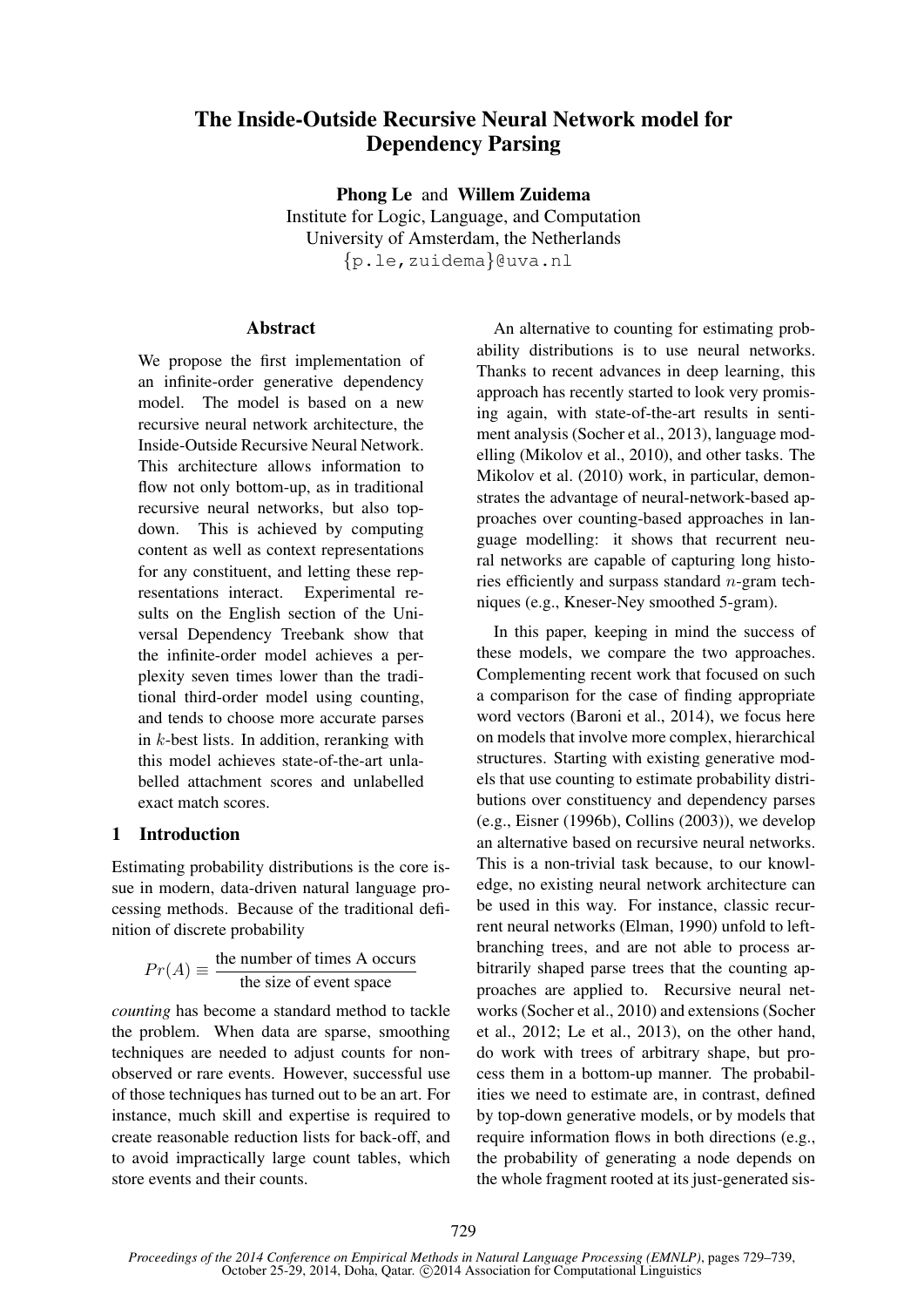

Figure 1: Inner  $(i_p)$  and outer  $(o_p)$  representations at the node that covers constituent  $p$ . They are vectorial representations of  $p$ 's content and context, respectively.

ter).

To tackle this problem, we propose a new architecture: the Inside-Outside Recursive Neural Network (IORNN) in which information can flow not only bottom-up but also top-down, inward and outward. The crucial innovation in our architecture is that every node in a hierarchical structure is associated with two vectors: one vector, the *inner representation*, representing the content under that node, and another vector, the *outer representation*, representing its context (see Figure 1). Inner representations can be computed bottom-up; outer representations, in turn, can be computed top-down. This allows information to flow in any direction, depending on the application, and makes the IORNN a natural tool for estimating probabilities in tree-based generative models.

We demonstrate the use of the IORNN by applying it to an  $\infty$ -order generative dependency model which is impractical for counting due to the problem of data sparsity. Counting, instead, is used to estimate a third-order generative model as in Sangati et al. (2009) and Hayashi et al. (2011). Our experimental results show that our new model not only achieves a seven times lower perplexity than the third-order model, but also tends to choose more accurate candidates in k-best lists. In addition, reranking with this model achieves stateof-the-art scores on the task of supervised dependency parsing.

The outline of the paper is following. Firstly, we give an introduction to Eisner's generative model in Section 2. Then, we present the third-order model using counting in Section 3, and propose the IORNN in Section 4. Finally, in Section 5 we show our experimental results.

#### 2 Eisner's Generative Model

Eisner (1996b) proposed a generative model for

dependency parsing. The generation process is top-down: starting at the ROOT, it generates left dependents and then right dependents for the ROOT. After that, it generates left dependents and right dependents for each of ROOT's dependents. The process recursively continues until there is no further dependent to generate. The whole process is captured in the following formula

$$
P(T(H)) = \prod_{l=1}^{L} P\left(H_l^L | \mathcal{C}_{H_l^L}\right) P\left(T(H_l^L)\right) \times \prod_{r=1}^{R} P\left(H_r^R | \mathcal{C}_{H_r^R}\right) P\left(T(H_r^R)\right) \quad (1)
$$

where H is the current head,  $T(N)$  is the fragment of the dependency parse rooted in N, and  $\mathcal{C}_N$  is the context in which N is generated.  $H^L, H^R$  are respectively H's left dependents and right dependents, plus EOC (End-Of-Children), a special token to indicate that there are no more dependents to generate. Thus,  $P(T(ROOT))$  is the probability of generating the entire dependency structure T. We refer to  $\langle H_l^L, C_{H_l^L} \rangle$ ,  $\langle H_r^R, C_{H_r^R} \rangle$  as "events", and  $\langle C_{H^L_r} \rangle$ ,  $\langle C_{H^R_r} \rangle$  as "conditioning contexts".

In order to avoid the problem of data sparsity, the conditioning context in which a dependent D is generated should capture only part of the fragment generated so far. Based on the amount of information that contexts hold, we can define the *order* of a generative model (see Hayashi et al. (2011, Table 3) for examples)

- first-order:  $C_D^1$  contains the head H,
- second-order:  $C_D^2$  contains H and the justgenerated sibling S,
- third-order:  $C_D^3$  contains H, S, the sibling S' before  $S$  (tri-sibling); or  $H$ ,  $S$  and the grandhead  $G$  (the head of  $H$ ) (grandsibling) (the fragment enclosed in the blue doted contour in Figure 2),
- $\infty$ -order:  $C_D^{\infty}$  contains all of D's ancestors, theirs siblings, and its generated siblings (the fragment enclosed in the red dashed contour in Figure 2).

In the original models (Eisner, 1996a), each dependent D is a 4-tuple  $\langle dist, w, c, t \rangle$ 

•  $dist(H, D)$  the distance between D and its head  $H$ , represented as one of the four ranges  $1, 2, 3-6, 7-\infty.$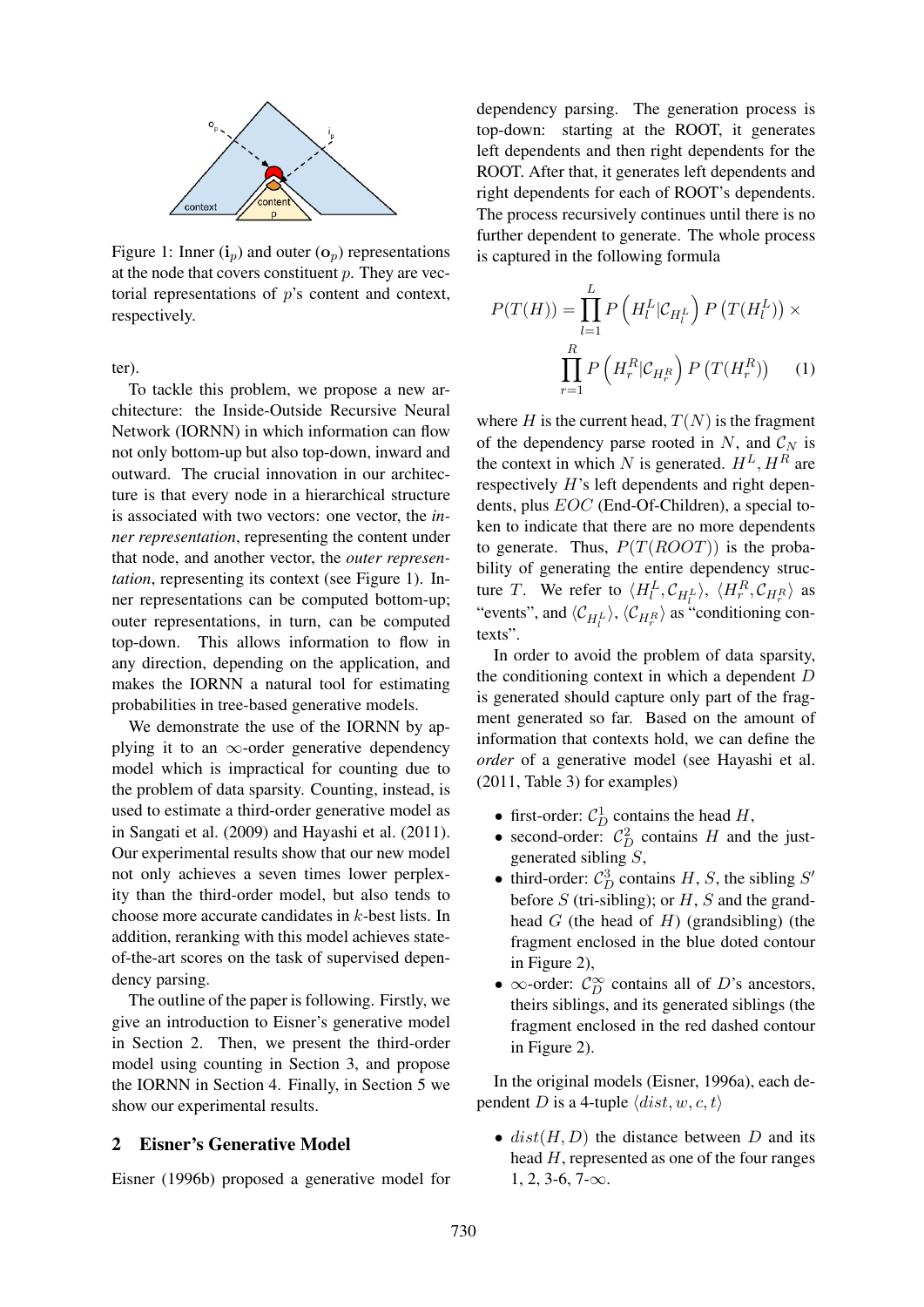

Figure 2: Example of different orders of context of "diversified". The blue dotted shape corresponds to the third-order outward context, while the red dashed shape corresponds to the  $\infty$ -order left-to-right context. The green dot-dashed shape corresponds to the context to compute the outer representation.

- word $(D)$  the lowercase version of the word of D,
- $cap(D)$  the capitalisation feature of the word of D (all letters are lowercase, all letters are uppercase, the first letter is uppercase, the first letter is lowercase),
- $tag(D)$  the POS-tag of D,

Here, to make the dependency complete,  $dependency$  relation of D (e.g., SBJ, DEP), is also taken into account.

#### 3 Third-order Model with Counting

The third-order model we suggest is similar to the grandsibling model proposed by Sangati et al. (2009) and Hayashi et al. (2011). It defines the probability of generating a dependent  $D =$  $\langle dist, d, w, c, t \rangle$  as the product of the distancebased probability and the probabilities of generating each of its components  $(d, t, w, c,$  denoting dependency relation, POS-tag, word and capitalisation feature, respectively). Each of these probabilities is smoothed using back-off according to the given reduction lists (as explained below).

| $P(D \mathcal{C}_D)$     |                                                      |
|--------------------------|------------------------------------------------------|
|                          | $= P(dist(H, D), dwct(D) H, S, G, dir)$              |
| $= P(d(D) H, S, G, dir)$ |                                                      |
|                          | tw(H), tw(S), tw(G), dir                             |
|                          | $\overline{tw(H), tw(S), t(G), dir}$                 |
| reduction list:          | $tw(H), t(S), t(G), dir$<br>$t(H), tw(S), t(G), dir$ |
|                          |                                                      |
|                          | $\overline{t(H), t(S), t(G), dir}$                   |
|                          | $\times P(t(D) d(D), H, S, G, dir)$                  |
|                          | d(D), dt w(H), t(S), dir                             |
| reduction list:          | d(D), d(H), t(S), dir                                |
|                          | $.$ $dir$<br>. d(D)                                  |

$$
\times P(w(D)|dt(D), H, S, G, dir)
$$
  
reduction list: 
$$
\frac{dt w(H), t(S), dir}{dt(H), t(S), dir}
$$

$$
\times P(c(D)|dt w(D), H, S, G, dir)
$$
  
reduction list: 
$$
\frac{tw(D), d(H), dir}{tw(D), dir}
$$

$$
\times P(dist(H, D)|dt w(CD), H, S, G, dir)
$$
(2)  
reduction list: 
$$
\frac{dt w(D), dt(H), t(S), dir}{dt(D), dt(H), t(S), dir}
$$

The reason for generating the dependency relation first is based on the similarity between relation/dependent and role/filler: we generate a role and then choose a filler for that role.

Back-off The back-off parameters are identical to Eisner (1996b). To estimate the probability  $P(A|context)$  given a reduction list  $L =$  $(l_1, l_2, ..., l_n)$  of *context*, let

$$
p_i = \begin{cases} \frac{count(A, l_i) + 0.005}{count(l_i) + 0.5} & \text{if } i = n\\ \frac{count(A, l_i) + 3p_{i+1}}{count(l_i) + 3} & \text{otherwise} \end{cases}
$$

then  $P(A|context) = p_1$ .

# 4 The Inside-Outside Recursive Neural Network

In this section, we first describe the Recursive Neural Network architecture of Socher et al. (2010) and then propose an extension we call the Inside-Outside Recursive Neural Network (IORNN). The IORNN is a general architecture for trees, which works with tree-based generative models including those employed by Eisner (1996b) and Collins (2003). We then explain how to apply the IORNN to the  $\infty$ -order model. Note that for the present paper we are only concerned with the problem of computing the probability of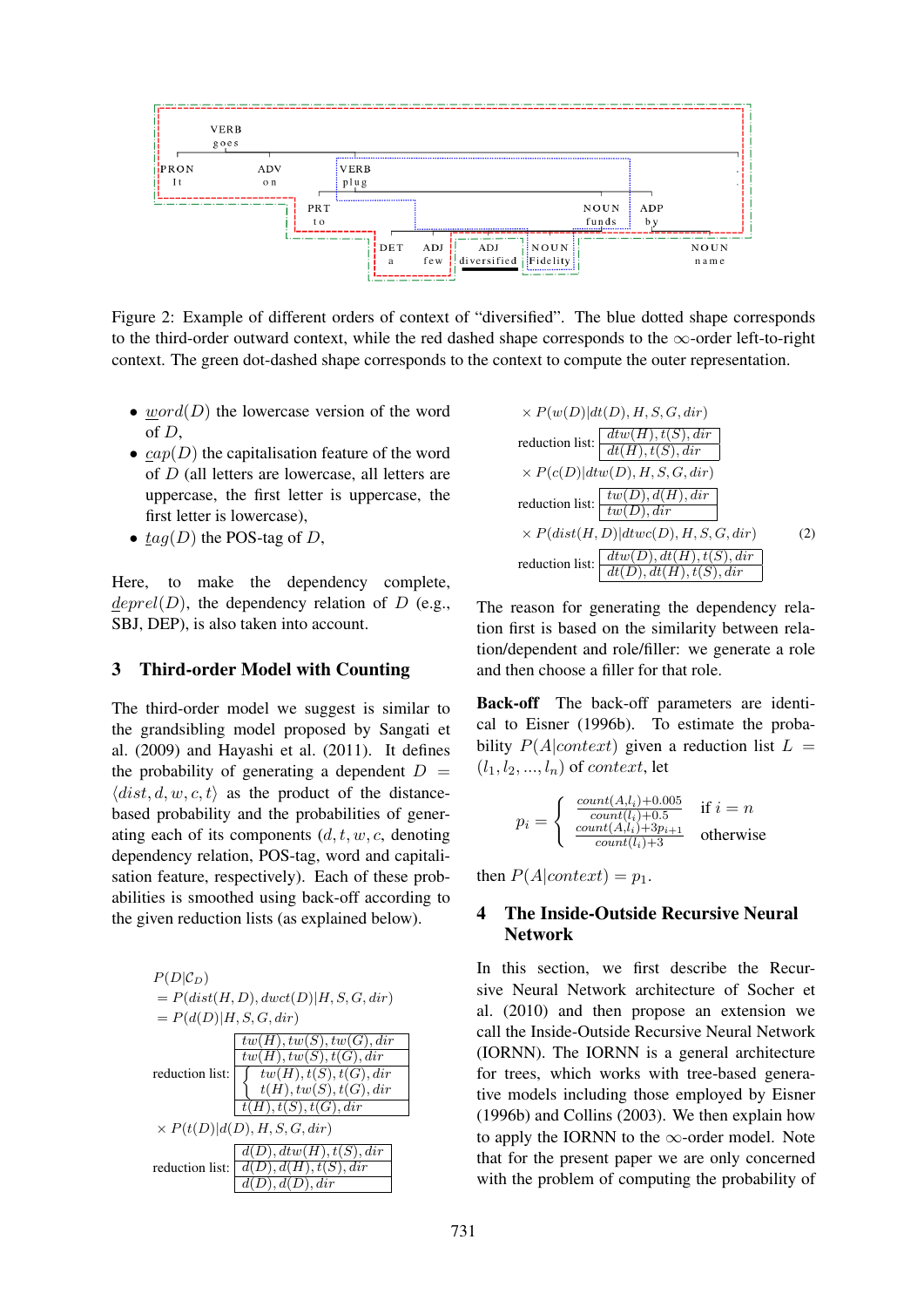

Figure 3: Recursive Neural Network (RNN).

a tree; we assume an independently given parser is available to assign a syntactic structure, or multiple candidate structures, to an input string.

#### 4.1 Recursive Neural Network

The architecture we propose can best be understood as an extension of the Recursive Neural Networks (RNNs) proposed by Socher et al. (2010), that we mentioned above. In order to see how an RNN works, consider the following example. Assume that there is a constituent with parse tree  $(p_2 (p_1 x y) z)$  (Figure 3), and that  $\mathbf{x}, \mathbf{y}, \mathbf{z} \in \mathbb{R}^n$ are the (inner) representations of the three words  $x, y$  and  $z$ , respectively. We use a neural network which consists of a weight matrix  $\mathbf{W}_1 \in \mathbb{R}^{n \times n}$  for left children and a weight matrix  $\mathbf{W}_2 \in \mathbb{R}^{n \times n}$  for right children to compute the vector for a parent node in a bottom up manner. Thus, we compute  $p_1$  as follows

$$
\mathbf{p}_1 = f(\mathbf{W}_1\mathbf{x} + \mathbf{W}_2\mathbf{y} + \mathbf{b})
$$

where **b** is a bias vector and  $f$  is an activation function (e.g., *tanh* or *logistic*). Having computed  $p_1$ , we can then move one level up in the hierarchy and compute  $p_2$ :

$$
\mathbf{p}_2 = f(\mathbf{W}_1 \mathbf{p}_1 + \mathbf{W}_2 \mathbf{z} + \mathbf{b})
$$

This process is continued until we reach the root node. The RNN thus computes a single vector for each node p in the tree, representing the *content* under that node. It has in common with logical semantics that representations for compounds (here *xyz*) are computed by recursively applying a composition function to meaning representations of the parts. It is difficult to characterise the expressivity of the resulting system in logical terms, but recent work suggests it is surprisingly powerful (e.g., Kanerva (2009)).



Figure 4: Inside-Outside Recursive Neural Network (IORNN). Black rectangles correspond to inner representations, white rectangles correspond to outer representations.

#### 4.2 IORNN

We extend the RNN-architecture by adding a second vector to each node, representing the *context* of the node, shown as white rectangles in figure 4. The job of this second vector, the outer representation, is to summarize all information about the context of node  $p$  so that we can either predict its content (i.e., predict an inner representation), or pass on this information to the daughters of  $p$  (i.e., compute outer representations of these daughters). Outer representations thus allow information to flow top-down.

We explain the operation of the resulting *Inside-Outside Recursive Neural Network* in terms of the same example parse tree  $(p_2 (p_1 x y) z)$  (see Figure 4). Each node  $u$  in the syntactic tree carries two vectors  $\mathbf{o}_u$  and  $\mathbf{i}_u$ , the outer representation and inner representation of the constituent that is covered by the node.

Computing inner representations Inner representations are computed from the bottom up. We assume for every word  $w$  an inner representation  $\mathbf{i}_w \in \mathbb{R}^n$ . The inner representation of a nonterminal node, say  $p_1$ , is given by

$$
\mathbf{i}_{p_1} = f(\mathbf{W}_1^i \mathbf{i}_x + \mathbf{W}_2^i \mathbf{i}_y + \mathbf{b}^i)
$$

where  $\mathbf{W}_1^i, \mathbf{W}_2^i$  are  $n \times n$  real matrices,  $\mathbf{b}^i$  is a bias vector, and  $f$  is an activation function, e.g. tanh. (This is the same as the computation of non-terminal vectors in the RNNs.) The inner representation of a parent node is thus a function of the inner representations of its children.

Computing outer representations Outer representations are computed from the top down. For a node which is not the root, say  $p_1$ , the outer repre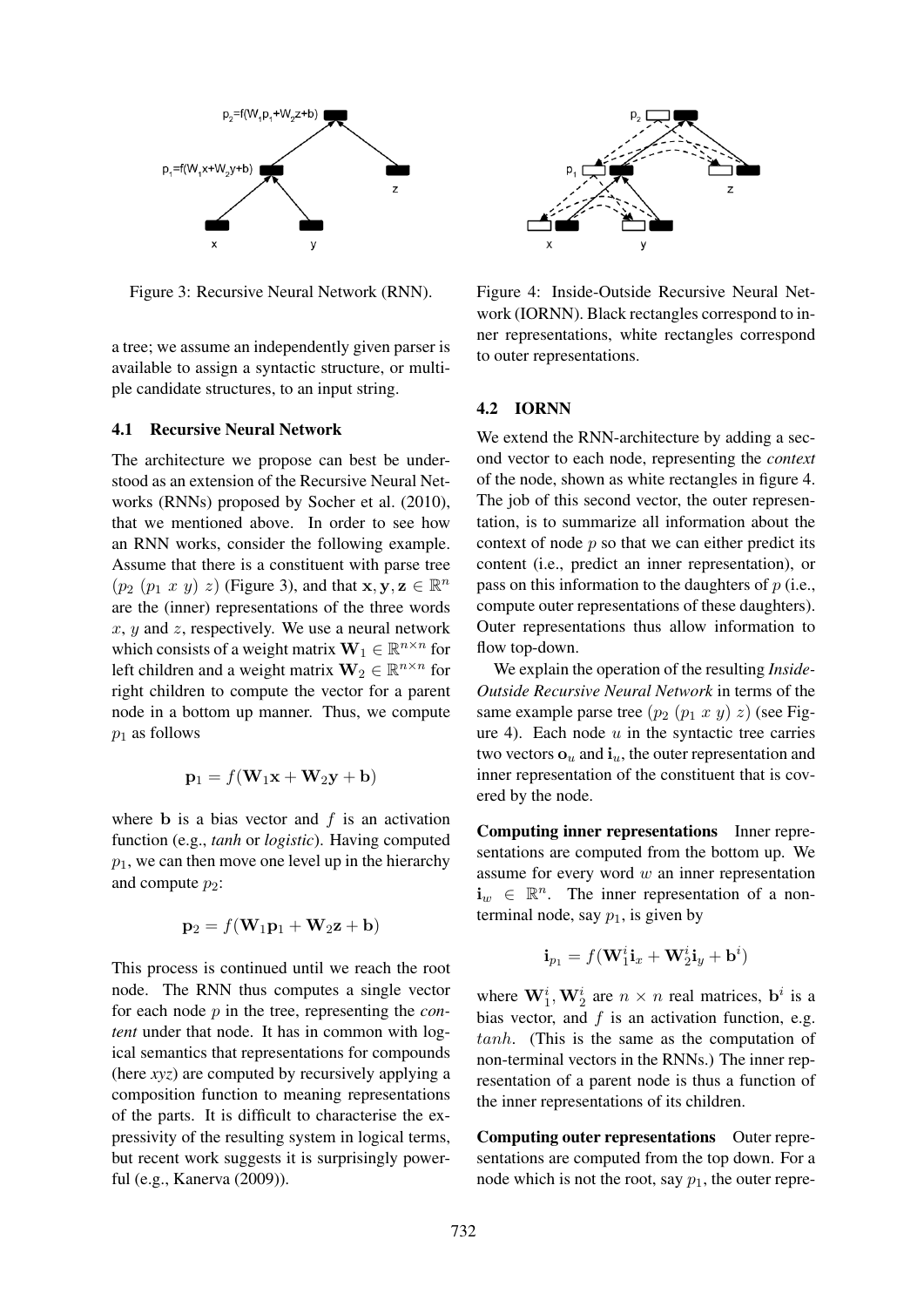sentation is given by

$$
\mathbf{o}_{p_1} = g(\mathbf{W}_1^o \mathbf{o}_{p_2} + \mathbf{W}_2^o \mathbf{i}_z + \mathbf{b}^o)
$$

where  $\mathbf{W}_1^o$ ,  $\mathbf{W}_2^o$  are  $n \times n$  real matrices,  $\mathbf{b}^o$  is a bias vector, and  $q$  is an activation function. The outer representation of a node is thus a function of the outer representation of its parent and the inner representation of its sisters.

If there is information about the external context of the utterance that is being processed, this information determines the outer representation of the root node  $o_{root}$ . In our first experiments reported here, no such information was assumed to be available. In this case, a random value  $\mathbf{o}_{\emptyset}$  is chosen at initialisation and assigned to the root nodes of all utterances; this value is then adjusted by the learning process discussed below.

**Training** Training the IORNN is to minimise an objective function  $J(\theta)$  which depends on the purpose of usage where  $\theta$  is the set of parameters. To do so, we compute the gradient  $\partial J/\partial \theta$  and apply the gradient descent method. The gradient is effectively computed thanks to back-propagation through structure (Goller and Küchler, 1996). Following Socher et al. (2013), we use AdaGrad (Duchi et al., 2011) to update the parameters.

#### 4.3 The  $\infty$ -order Model with IORNN

The RNN and IORNN are defined for contextfree trees. To apply the IORNN architecture to dependency parses we need to adapt the definitions somewhat. In particular, in the generative dependency model, every step in the generative story involves the decision to generate a specific word while the span of the subtree that this word will dominate only becomes clear when all dependents are generated. We therefore introduce *partial outer representation* as a representation of the current context of a word in the generative process, and compute the final outer representation only when all its siblings have been generated.

Consider an example of head  $h$  and its dependents  $x, y$  (we ignore directions for simplicity) in Figure 5. Assume that we are in the state in the generative process where the generation of  $h$  is complete, i.e. we know its inner and outer representations  $i_h$  and  $o_h$ . Now, when generating h's first dependent  $x$  (see Figure 5-a), we first compute x's *partial* outer representation (representing its context at this stage in the process), which is a function of the outer representation of the head

(representing the head's context) and the inner representation of the head (representing the content of the head word):

$$
\bar{\mathbf{o}}_1 = f(\mathbf{W}_{hi} \mathbf{i}_h + \mathbf{W}_{ho} \mathbf{o}_h + \mathbf{b}_o)
$$

where  $W_{hi}$ ,  $W_{ho}$  are  $n \times n$  real matrices,  $b_o$  is a bias vector,  $f$  is an activation function.

With the context of the first dependent determined, we can proceed and generate its content. For this purpose, we assume a separate weight matrix W, trained (as explained below) to predict a specific word given a (partial) outer representation. To compute a proper probability for word  $x$ , we use the softmax function:

$$
softmax(x, \bar{\mathbf{o}}_1) = \frac{e^{u(x, \bar{\mathbf{o}}_1)}}{\sum_{w \in V} e^{u(w, \bar{\mathbf{o}}_1)}}
$$

where  $[u(w_1, \bar{\mathbf{o}}_1), ..., u(w_{|V|}, \bar{\mathbf{o}}_1)]^T = \mathbf{W}\bar{\mathbf{o}}_1 + \mathbf{b}$ and V is the set of all possible dependents.

Note that since  $o_h$ , the outer representation of  $h$ , represents the entire dependency structure generated up to that point,  $\bar{o}_1$  is a vectorial representation of the  $\infty$ -order context generating the first dependent (like the fragment enclosed in the red dashed contour in Figure 2). The softmax function thus estimates the probability  $P(D = x | \mathcal{C}_D^{\infty})$ .

The next step, now that  $x$  is generated, is to compute the partial outer representation for the second dependent (see Figure 5-b)

$$
\bar{\mathbf{o}}_2 = f(\mathbf{W}_{hi}\mathbf{i}_h + \mathbf{W}_{ho}\mathbf{o}_h + \mathbf{W}_{dr(x)}\mathbf{i}_x + \mathbf{b}_o)
$$

where  $\mathbf{W}_{dr(x)}$  is a  $n \times n$  real matrix specific for the dependency relation of  $x$  with  $h$ .

Next  $y$  is generated (using the softmax function above), and the partial outer representation for the third dependent (see Figure 5-c) is computed:

$$
\bar{\mathbf{o}}_3 = f(\mathbf{W}_{hi}\mathbf{i}_h + \mathbf{W}_{ho}\mathbf{o}_h + \\ \frac{1}{2}(\mathbf{W}_{dr(x)}\mathbf{i}_x + \mathbf{W}_{dr(y)}\mathbf{i}_y) + \mathbf{b}_o)
$$

Since the third dependent is the End-of-Children symbol (EOC), the process of generating dependents for  $h$  stops. We can then return to  $x$  and  $y$  to replace the partial outer representations with complete outer representations<sup>1</sup> (see

 $1$ According to the IORNN architecture, to compute the outer representation of a node, the inner representations of the whole fragments rooting at its sisters must be taken into account. Here, we replace the inner representation of a fragment by the inner representation of its root since the meaning of a phrase is often dominated by the meaning of its head.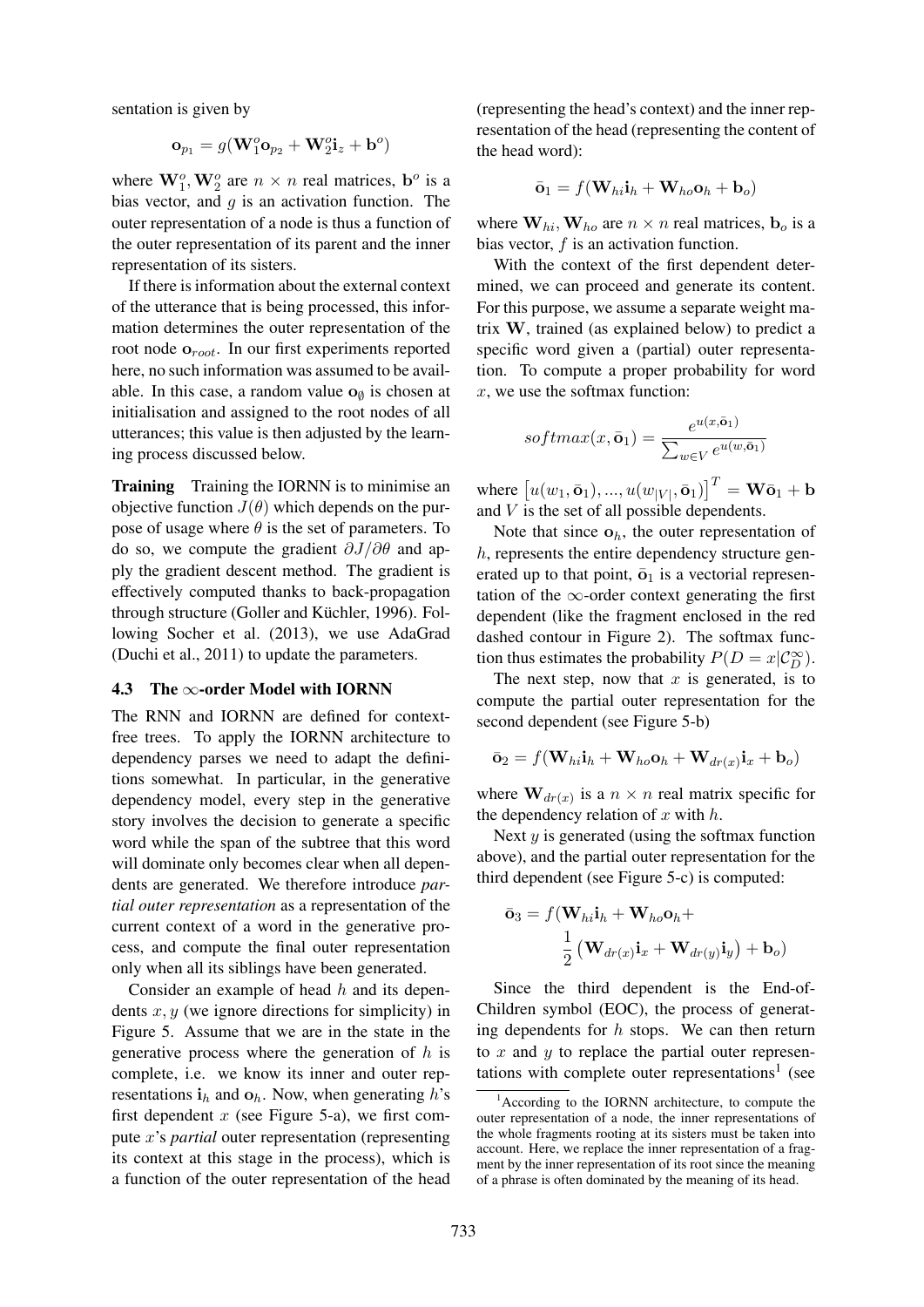

Figure 5: Example of applying IORNN to dependency parsing. Black, grey, white boxes are respectively inner, partial outer, and outer representations. For simplicity, only links related to the current computation are drawn (see text).

Figure 5-d,e):

$$
\mathbf{o}_x = f(\mathbf{W}_{hi}\mathbf{i}_h + \mathbf{W}_{ho}\mathbf{o}_h + \mathbf{W}_{dr(y)}\mathbf{i}_y + \mathbf{b}_o)
$$
  

$$
\mathbf{o}_y = f(\mathbf{W}_{hi}\mathbf{i}_h + \mathbf{W}_{ho}\mathbf{o}_h + \mathbf{W}_{dr(x)}\mathbf{i}_x + \mathbf{b}_o)
$$

In general, if  $u$  is the first dependent of  $h$  then

$$
\bar{\mathbf{o}}_u = f(\mathbf{W}_{hi} \mathbf{i}_h + \mathbf{W}_{ho} \mathbf{o}_h + \mathbf{b}_o)
$$

otherwise

$$
\bar{\mathbf{o}}_u = f(\mathbf{W}_{hi}\mathbf{i}_h + \mathbf{W}_{ho}\mathbf{o}_h + \mathbf{b}_o + \frac{1}{|\bar{\mathcal{S}}(u)|} \sum_{v \in \bar{\mathcal{S}}(u)} \mathbf{W}_{dr(v)}\mathbf{i}_v)
$$

where  $\bar{S}(u)$  is the set of u's sisters generated before it. And, if u is the only dependent of h (ignoring EOC) then

$$
\mathbf{o}_u = f(\mathbf{W}_{hi} \mathbf{i}_h + \mathbf{W}_{ho} \mathbf{o}_h + \mathbf{b}_o)
$$

otherwise

$$
\mathbf{o}_u = f(\mathbf{W}_{hi}\mathbf{i}_h + \mathbf{W}_{ho}\mathbf{o}_h + \mathbf{b}_o + \frac{1}{|\mathcal{S}(u)|}\sum_{v \in \mathcal{S}(u)} \mathbf{W}_{dr(v)}\mathbf{i}_v)
$$

where  $S(u)$  is the set of u's sisters.

We then continue this process to generate dependents for  $x$  and  $y$  until the process stops.

Inner Representations In the calculation of the probability of generating a word, described above, we assumed inner representations of all possible words to be given. These are, in fact, themselves a function of vector representations for the words (in our case, the word vectors are initially borrowed from Collobert et al. (2011)), the POS-tags and capitalisation features. That is, the inner representation at a node  $h$  is given by:

$$
\mathbf{i}_h = f\left(\mathbf{W}_w \mathbf{w}_h + \mathbf{W}_p \mathbf{p}_h + \mathbf{W}_c \mathbf{c}_h\right)
$$

where  $\mathbf{W}_w \in R^{n \times d_w}, \mathbf{W}_p \in R^{n \times d_p}, \mathbf{W}_c \in$  $R^{n \times d_c}$ ,  $\mathbf{w}_h$  is the word vector of h, and  $\mathbf{p}_h$ ,  $\mathbf{c}_h$  are respectively binary vectors representing the POStag and capitalisation feature of  $h$ .

Training Training this IORNN is to minimise the following objective function which is the regularised cross-entropy

$$
J(\theta) = -\frac{1}{m} \sum_{T \in \mathcal{D}} \sum_{w \in T} \log(P(w|\bar{\mathbf{o}}_w)) + \frac{1}{2} (\lambda_W ||\theta_W||^2 + \lambda_L ||\theta_L||^2)
$$

where  $D$  is the set of training dependency parses, m is the number of dependents;  $\theta_W$ ,  $\theta_L$  are the weight matrix set and the word embeddings  $(\theta = (\theta_W, \theta_L))$ ;  $\lambda_W$ ,  $\lambda_L$  are regularisation hyperparameters.

Implementation We decompose a dependent D into four features: dependency relation, POS-tag, lowercase version of word, capitalisation feature of word. We then factorise  $P(D|C_D^{\infty})$  similarly to Section 3, where each component is estimated by a softmax function.

### 5 Experiments

In our experiments, we convert the Penn Treebank to dependencies using the Universal dependency annotation (McDonald et al.,  $2013)^2$ ; this yields a dependency tree corpus we label PTB-U. In order to compare with other systems, we also experiment with an alternative conversion using the head rules of Yamada and Matsumoto  $(2003)^3$ ; this yields a dependency tree corpus we label PTB-YM. Sections 2-21 are used for training, section 22 for development, and section 23 for testing. For the PTB-U, the gold POS-tags are used. For the PTB-YM, the development and test sets are tagged by the Stanford POS-tagger<sup>4</sup> trained on the whole

<sup>2</sup>https://code.google.com/p/uni-dep-tb/ <sup>3</sup>http://stp.lingfil.uu.se/˜nivre/

research/Penn2Malt.html

<sup>4</sup>http://nlp.stanford.edu/software/ tagger.shtml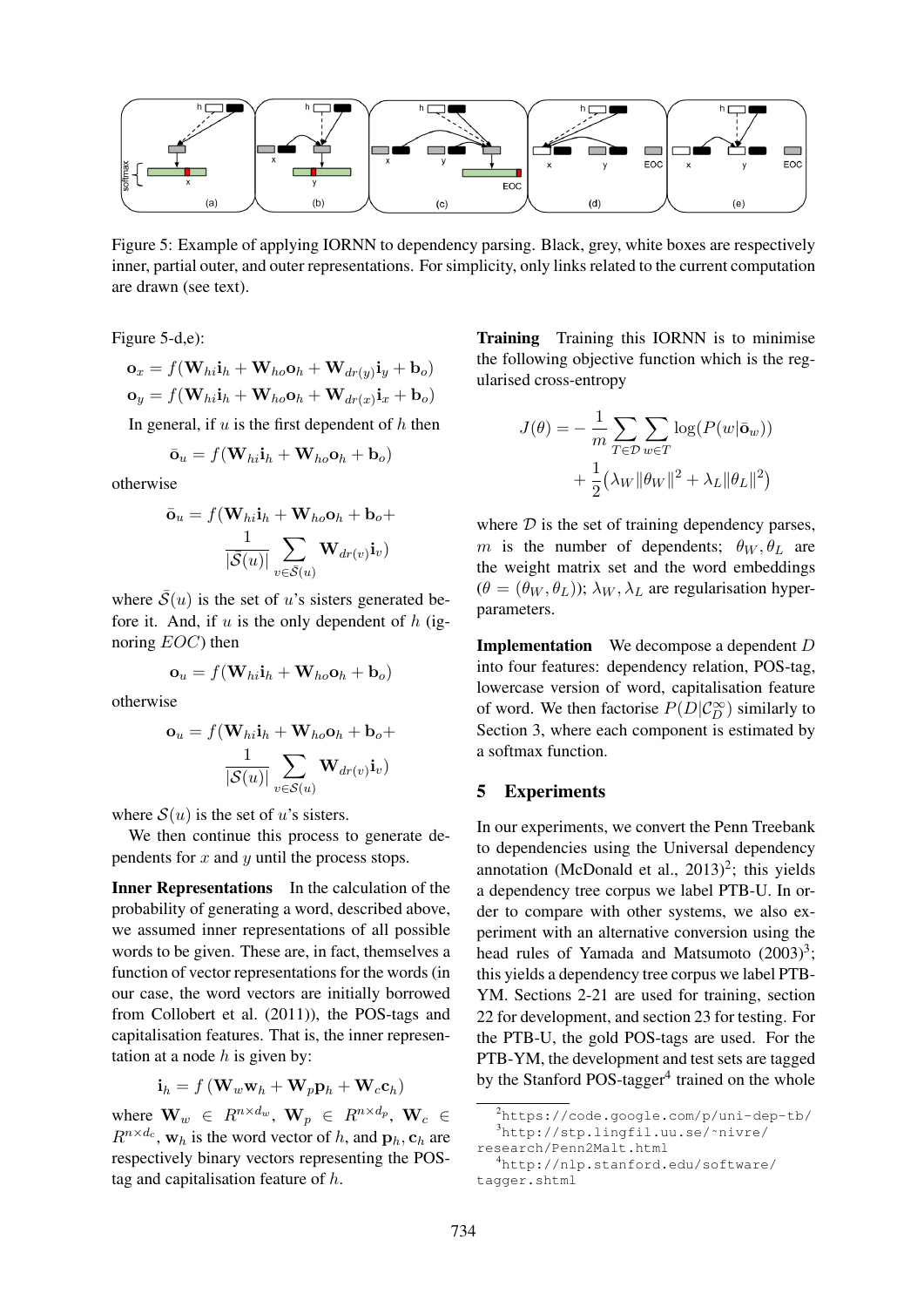|                       | Perplexity |
|-----------------------|------------|
| 3rd-order model       | 1736.73    |
| $\infty$ -order model | 236.58     |

Table 1: Perplexities of the two models on PTB-U-22.

training data, whereas 10-way jackknifing is used to generate tags for the training set.

The vocabulary for both models, the third-order model and the  $\infty$ -order model, is taken as a list of words occurring more than two times in the training data. All other words are labelled 'UN-KNOWN' and every digit is replaced by '0'. For the IORNN used by the  $\infty$ -order model, we set  $n = 200$ , and define f as the  $tanh$  activation function. We initialise it with the 50-dim word embeddings from Collobert et al. (2011) and train it with the learning rate 0.1,  $\lambda_W = 10^{-4}, \lambda_L = 10^{-10}$ .

### 5.1 Perplexity

We firstly evaluate the two models on PTB-U-22 using the perplexity-per-word metric

$$
ppl(P) = 2^{-\frac{1}{N} \sum_{T \in \mathcal{D}} \log_2 P(T)}
$$

where  $D$  is a set of dependency parses,  $N$  is the total number of words. It is worth noting that, the better P estimates the true distribution  $P^*$  of D, the lower its perplexity is. Because Eisner's model with the  $dist(H, D)$  feature (Equation 2) is leaky (the model allocates some probability to events that can never legally arise), this feature is discarded (only in this experiment).

Table 1 shows results. The perplexity of the third-order model is more than seven times higher than the  $\infty$ -order model. This reflects the fact that data sparsity is more problematic for counting than for the IORNN.

To investigate why the perplexity of the thirdorder model is so high, we compute the percentages of events extracted from the development set appearing more than twice in the training set. Events are grouped according to the reduction lists in Equation 2 (see Table 2). We can see that reductions at level 0 (the finest) for dependency relations and words seriously suffer from data sparsity: more than half of the events occur less than three times, or not at all, in the training data. We thus conclude that counting-based models heavily rely on carefully designed reduction lists for backoff.

| back-off level |            |      | W    | c    |
|----------------|------------|------|------|------|
|                | 47.4       | 61.6 | 43.7 | 87.7 |
|                | 69.8       | 98.4 | 77.8 | 97.3 |
|                | 76.0, 89.5 | 99.7 |      |      |
|                | 97.9       |      |      |      |
| total          | 76.1       | 86.6 | 60.7 | 92.5 |

Table 2: Percentages of events extracted from PTB-U-22 appearing more than twice in the training set. Events are grouped according to the reduction lists in Equation 2.  $d, t, w, c$  stand for dependency relation, POS-tag, word, and capitalisation feature.

#### 5.2 Reranking

In the second experiment, we evaluate the two models in the reranking framework proposed by Sangati et al. (2009) on PTB-U. We used the MST-Parser (with the 2nd-order feature mode) (McDonald et al.,  $2005$ ) to generate k-best lists. Two evaluation metrics are labelled attachment score (LAS) and unlabelled attachment score (UAS), *including* punctuation.

**Rerankers** Given  $\mathcal{D}(S)$ , a k-best list of parses of a sentence S, we define the *generative* reranker

$$
T^* = \underset{T \in \mathcal{D}(S)}{\arg \max} P(T(ROOT))
$$

which is identical to Sangati et al. (2009). Moreover, as in many mixture-model-based approaches, we define the *mixture* reranker as a combination of the generative model and the MST discriminative model (Hayashi et al., 2011)

$$
T^* = \underset{T \in \mathcal{D}(S)}{\arg \max \alpha} \log P(T(ROOT)) + (1-\alpha)s(S,T)
$$

where  $s(S, T)$  is the score given by the MST-Parser, and  $\alpha \in [0, 1]$ .

Results Figure 6 shows UASs of the generative reranker on the development set. The MSTParser achieves 92.32% and the Oracle achieve 96.23% when  $k = 10$ . With the third-order model, the generative reranker performs better than the MST-Parser when  $k < 6$  and the maximum improvement is 0.17%. Meanwhile, with the  $\infty$ -order model, the generative reranker always gains higher UASs than the MSTParser, and with  $k = 6$ , the difference reaches 0.7%. Figure 7 shows UASs of the mixture reranker on the same set.  $\alpha$  is optimised by searching with the step-size 0.005. Unsurprisingly, we observe improvements over the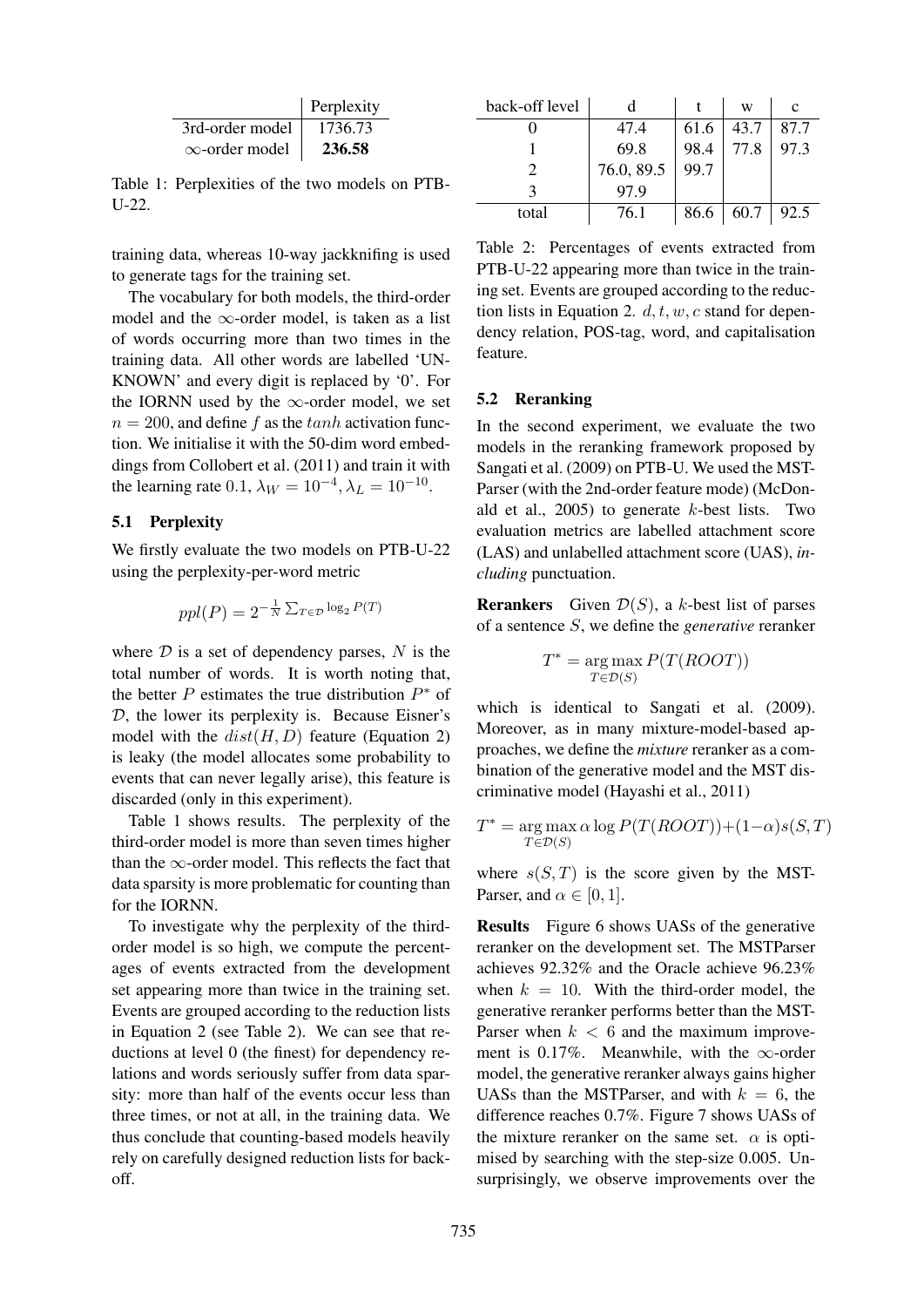

Figure 6: Performance of the generative reranker on PTB-U-22.



Figure 7: Performance of the mixture reranker on PTB-U-22. For each k,  $\alpha$  was optimized with the step-size 0.005.

|                             | LAS             | UAS             |  |  |
|-----------------------------|-----------------|-----------------|--|--|
| <b>MSTParser</b>            | 89.97           | 91.99           |  |  |
| Oracle $(k = 10)$           | 93.73           | 96.24           |  |  |
| Generative reranker with    |                 |                 |  |  |
| 3rd-order $(k = 3)$         | $90.27 (+0.30)$ | $92.27 (+0.28)$ |  |  |
| $\infty$ -order ( $k = 6$ ) | $90.76 (+0.79)$ | $92.83(+0.84)$  |  |  |
| Mixture reranker with       |                 |                 |  |  |
| 3rd-order $(k = 6)$         | $90.62 (+0.65)$ | $92.62 (+0.63)$ |  |  |
| $\infty$ -order ( $k = 9$ ) | $91.02 (+1.05)$ | $93.08 (+1.09)$ |  |  |

Table 3: Comparison based on reranking on PTB-U-23. The numbers in the brackets are improvements over the MSTParser.

generative reranker as the mixture reranker can combine the advantages of the two models.

Table 3 shows scores of the two rerankers on the test set with the parameters tuned on the development set. Both the rerankers, either using thirdorder or  $\infty$ -order models, outperform the MST-Parser. The fact that both gain higher improvements with the  $\infty$ -order model suggests that the IORNN surpasses counting.



Figure 9: F1-scores of binned HEAD distance (PTB-U-23).

#### 5.3 Comparison with other systems

We first compare the mixture reranker using the ∞-order model against the state-of-the-art dependency parser TurboParser (with the full mode) (Martins et al., 2013) on PTB-U-23. Table 4 shows LASs and UASs. When taking labels into account, the TurboParser outperforms the reranker. But without counting labels, the two systems perform comparably, and when ignoring punctuation the reranker even outperforms the TurboParser. This pattern is also observed when the exact match metrics are used (see Table 4). This is due to the fact that the TurboParser performs significantly better than the MSTParser, which generates  $k$ -best lists for the reranker, in labelling: the former achieves 96.03% label accuracy score whereas the latter achieves 94.92%.

One remarkable point is that reranking with the  $\infty$ -order model helps to improve the exact match scores 4% - 6.4% (see Table 4). Because the exact match scores correlate with the ability - to handle global structures, we conclude that the IORNN is able to capture  $\infty$ -order contexts. Figure 8 shows distributions of correct-head accuracy over CPOS-tags and Figure 9 shows F1-scores of binned HEAD distance. Reranking with the  $\infty$ order model is clearly helpful for all CPOS-tags and dependent-to-head distances, except a minor decrease on PRT.

We compare the reranker against other systems on PTB-YM-23 using the UAS metric ignoring punctuation (as the standard evaluation for English) (see Table 5). Our system performs slightly better than many state-of-the-art systems such as Martins et al. (2013) (a.k.a. TurboParser), Zhang and McDonald (2012), Koo and Collins (2010). It outperforms Hayashi et al. (2011) which is a reranker using a combination of third-order generative models with a variational model learnt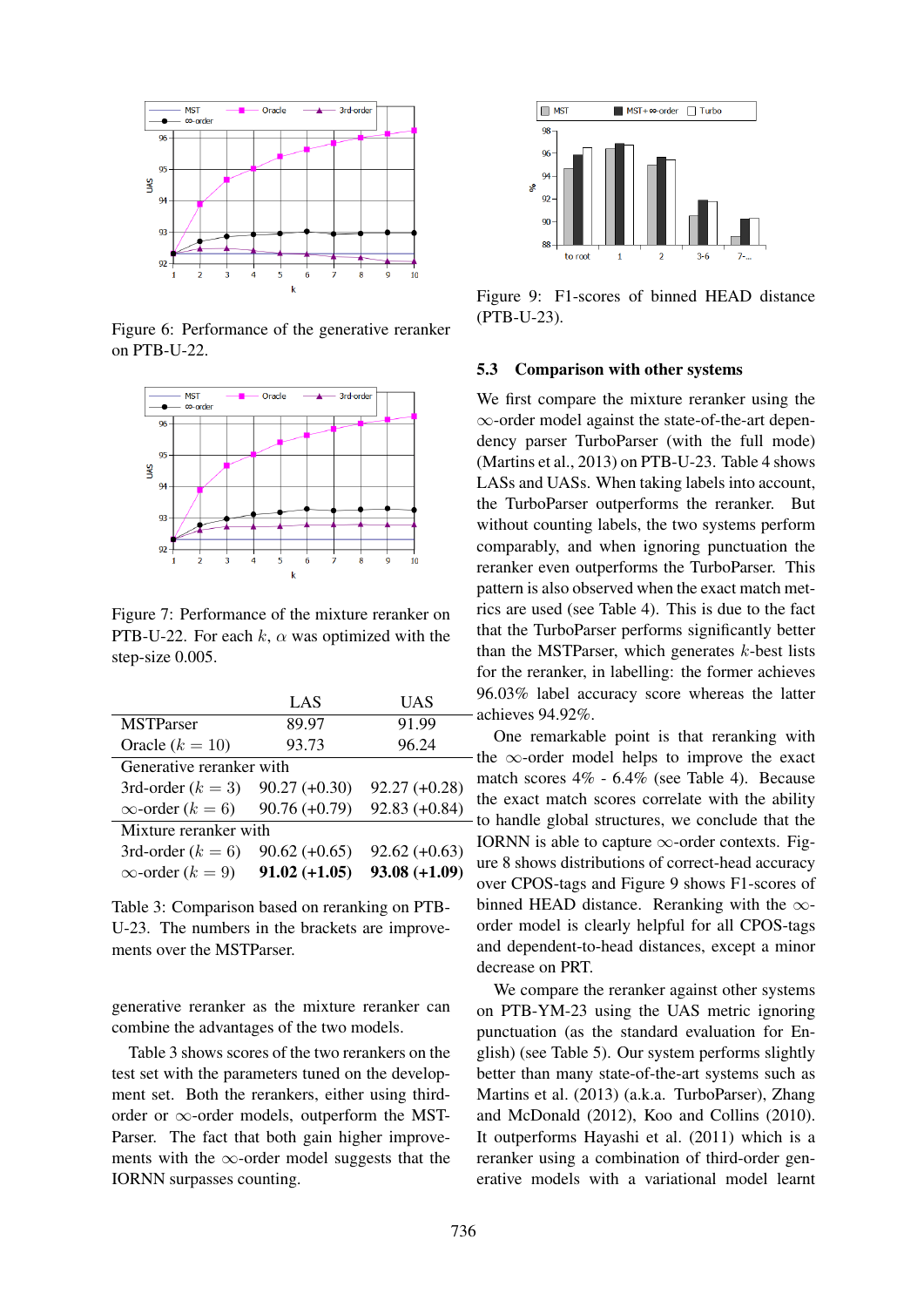|                                | LAS (w/o punc) | $UAS$ (w/o punc) | LEM $(w/o\text{ punc})$ | UEM $(w/o$ punc) |
|--------------------------------|----------------|------------------|-------------------------|------------------|
| <b>MSTParser</b>               | 89.97 (90.54)  | 91.99 (92.82)    | 32.37 (34.19)           | 42.80 (45.24)    |
| w. $\infty$ -order ( $k = 9$ ) | 91.02 (91.51)  | 93.08 (93.84)    | 37.58 (39.16)           | 49.17(51.53)     |
| <b>TurboParser</b>             | 91.56(92.02)   | 93.05 (93.70)    | 40.65(41.72)            | 48.05 (49.83)    |

Table 4: Comparison with the TurboParser on PTB-U-23. LEM and UEM are respectively the labelled exact match score and unlabelled exact match score metrics. The numbers in brackets are scores computed excluding punctuation.



Figure 8: Distributions of correct-head accuracy over CPOS-tags (PTB-U-23).

| System                            | UAS   |
|-----------------------------------|-------|
| Huang and Sagae (2010)            | 92.1  |
| Koo and Collins (2010)            | 93.04 |
| Zhang and McDonald (2012)         | 93.06 |
| Martins et al. (2013)             | 93.07 |
| Bohnet and Kuhn (2012)            | 93.39 |
| Reranking                         |       |
| Hayashi et al. (2011)             | 92.89 |
| Hayashi et al. (2013)             | 93.12 |
| MST+ $\infty$ -order ( $k = 12$ ) | 93.12 |

Table 5: Comparison with other systems on PTB-YM-23 (excluding punctuation).

on the fly; performs equally with Hayashi et al. (2013) which is a discriminative reranker using the stacked technique; and slightly worse than Bohnet and Kuhn (2012), who develop a hybrid transitionbased and graphical-based approach.

# 6 Related Work

Using neural networks to process trees was first proposed by Pollack (1990) in the Recursive Autoassociative Memory model which was used for unsupervised learning. Socher et al. (2010) later introduced the Recursive Neural Network architecture for supervised learning tasks such as syntactic parsing and sentiment analysis (Socher et al., 2013). Our IORNN is an extension of the RNN: the former can process trees not only

bottom-up like the latter but also top-down.

Elman (1990) invented the simple recurrent neural network (SRNN) architecture which is capable of capturing very long histories. Mikolov et al. (2010) then applied it to language modelling and gained state-of-the-art results, outperforming the the standard  $n$ -gram techniques such as Kneser-Ney smoothed 5-gram. Our IORNN architecture for dependency parsing bears a resemblance to the SRNN in the sense that it can also capture long 'histories' in context representations (i.e., outer representations in our terminology). Moreover, the IORNN can be seen as a generalization of the SRNN since a left-branching tree is equivalent to a chain and vice versa.

The idea of letting parsing decisions depend on arbitrarily long derivation histories is also explored in Borensztajn and Zuidema (2011) and is related to parsing frameworks that allow arbitrarily large elementary trees (e.g., Scha (1990), O'Donnell et al. (2009), Sangati and Zuidema (2011), and van Cranenburgh and Bod (2013)).

Titov and Henderson (2007) were the first proposing to use deep networks for dependency parsing. They introduced a transition-based generative dependency model using incremental sigmoid belief networks and applied beam pruning for searching best trees. Differing from them, our work uses the IORNN architecture to rescore k-best candidates generated by an independent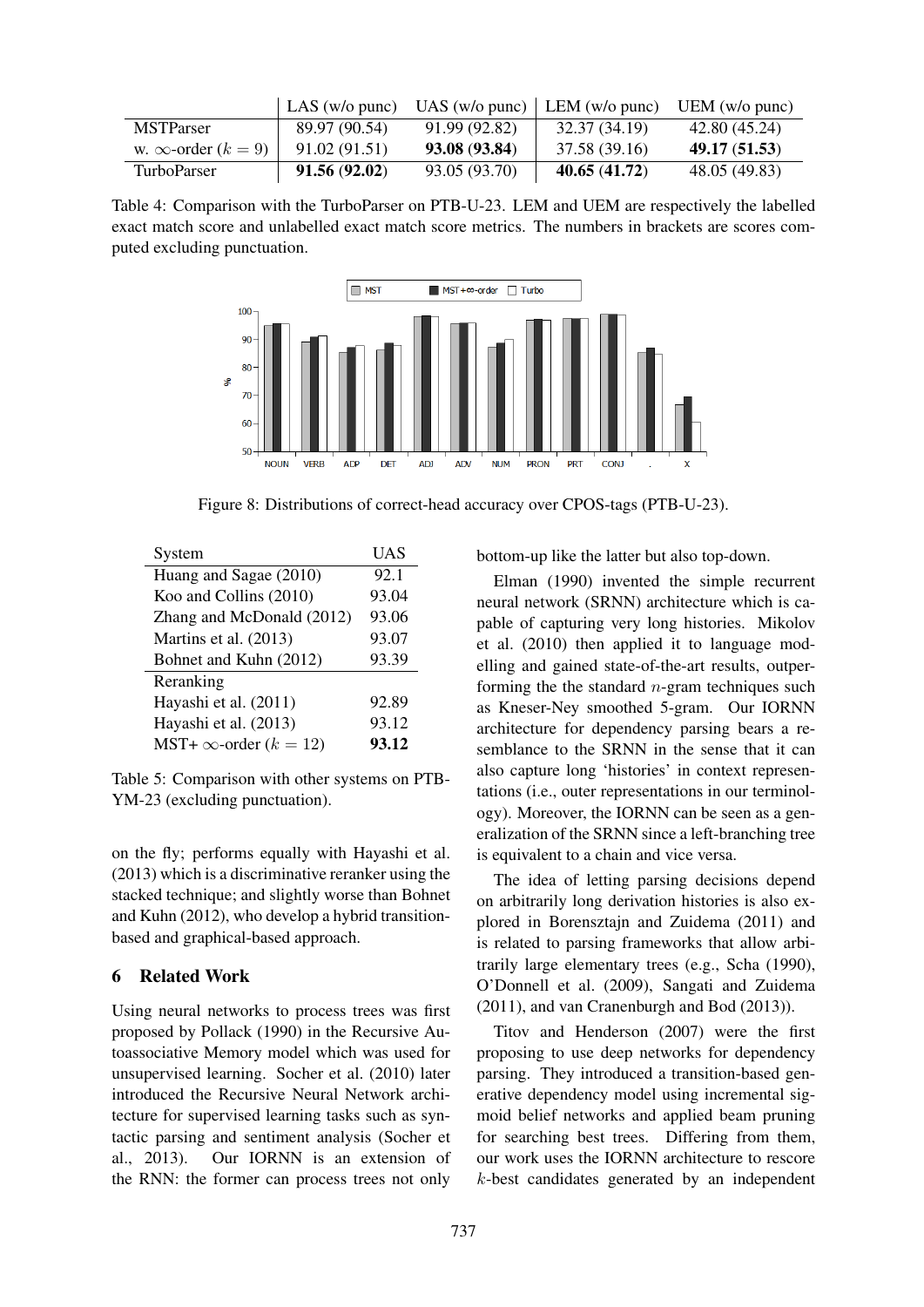graph-based parser, namely the MSTParser.

Reranking k-best lists was introduced by Collins and Koo (2005) and Charniak and Johnson (2005). Their rerankers are discriminative and for constituent parsing. Sangati et al. (2009) proposed to use a third-order generative model for reranking k-best lists of dependency parses. Hayashi et al. (2011) then followed this idea but combined generative models with a variational model learnt on the fly to rerank forests. In this paper, we also followed Sangati et al. (2009)'s idea but used an ∞-order generative model, which has never been used before.

# 7 Conclusion

In this paper, we proposed a new neural network architecture, the Inside-Outside Recursive Neural Network, that can process trees both bottom-up and top-down. The key idea is to extend the RNN such that every node in the tree has two vectors associated with it: an inner representation for its content, and an outer representation for its context. Inner and outer representations of any constituent can be computed simultaneously and interact with each other. This way, information can flow topdown, bottom-up, inward and outward. Thanks to this property, by applying the IORNN to dependency parses, we have shown that using an  $\infty$ order generative model for dependency parsing, which has never been done before, is practical.

Our experimental results on the English section of the Universal Dependency Treebanks show that the  $\infty$ -order generative model approximates the true dependency distribution better than the traditional third-order model using counting, and tends to choose more accurate parses in k-best lists. In addition, reranking with this model even outperforms the state-of-the-art TurboParser on unlabelled score metrics.

Our source code is available at: github. com/lephong/iornn-depparse.

# Acknowledgments

We thank Remko Scha and three anonymous reviewers for helpful comments.

#### References

Marco Baroni, Georgiana Dinu, and Germán<br>Kruszewski. 2014. Don't count, predict! a Kruszewski. 2014. Don't count, predict! a systematic comparison of context-counting vs. context-predicting semantic vectors. In *Proceedings* *of the 52nd Annual Meeting of the Association for Computational Linguistics*, volume 1.

- Bernd Bohnet and Jonas Kuhn. 2012. The best of both worlds: a graph-based completion model for transition-based parsers. In *Proceedings of the 13th Conference of the European Chapter of the Association for Computational Linguistics*, pages 77–87. Association for Computational Linguistics.
- Gideon Borensztajn and Willem Zuidema. 2011. Episodic grammar: a computational model of the interaction between episodic and semantic memory in language processing. In *Proceedings of the 33d Annual Conference of the Cognitive Science Society (CogSci'11)*, pages 507–512. Lawrence Erlbaum Associates.
- Eugene Charniak and Mark Johnson. 2005. Coarseto-fine n-best parsing and maxent discriminative reranking. In *Proceedings of the 43rd Annual Meeting of the Association for Computational Linguistics (ACL'05)*, pages 173–180.
- Michael Collins and Terry Koo. 2005. Discriminative reranking for natural language parsing. *Computational Linguistics*, 31(1):25–66.
- Michael Collins. 2003. Head-driven statistical models for natural language parsing. *Computational linguistics*, 29(4):589–637.
- Ronan Collobert, Jason Weston, Léon Bottou, Michael Karlen, Koray Kavukcuoglu, and Pavel Kuksa. 2011. Natural language processing (almost) from scratch. *The Journal of Machine Learning Research*, 12:2493–2537.
- John Duchi, Elad Hazan, and Yoram Singer. 2011. Adaptive subgradient methods for online learning and stochastic optimization. *The Journal of Machine Learning Research*, pages 2121–2159.
- Jason M. Eisner. 1996a. An empirical comparison of probability models for dependency grammar. Technical report, University of Pennsylvania Institute for Research in Cognitive Science.
- Jason M Eisner. 1996b. Three new probabilistic models for dependency parsing: An exploration. In *Proceedings of the 16th conference on Computational linguistics-Volume 1*, pages 340–345. Association for Computational Linguistics.
- Jeffrey L. Elman. 1990. Finding structure in time. *Cognitive science*, 14(2):179–211.
- Christoph Goller and Andreas Küchler. 1996. Learning task-dependent distributed representations by backpropagation through structure. In *International Conference on Neural Networks*. IEEE.
- Katsuhiko Hayashi, Taro Watanabe, Masayuki Asahara, and Yuji Matsumoto. 2011. Third-order variational reranking on packed-shared dependency